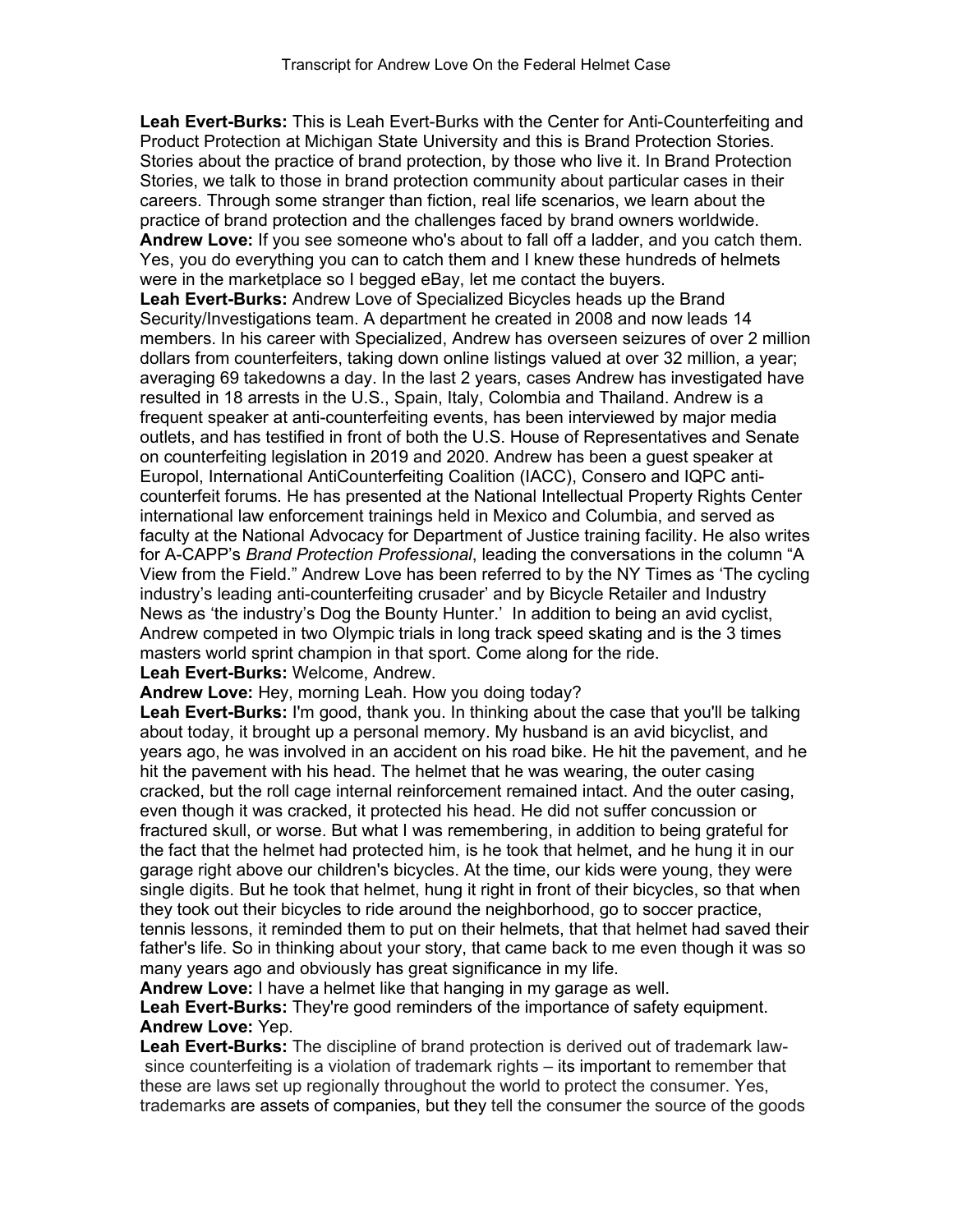and provide the assurance of origin. But, brand protection isn't only the responsibility of the legal profession, it's multi-disciplinary by nature, *and* necessity. People find themselves in this field from such diverse career paths as security, supply chain, law enforcement, marketing, IT, finance and yes legal, as well as many more **Leah Evert-Burks:** Andrew you came to Specialized as an athlete, as a cyclist with knowledge of the importance of safety gear such as helmets.

**Andrew Love:** Yeah. And one of the things I did when I first got into the horrible world of counterfeited helmets, is, I asked a question to a Facebook group that I'm part of--its the Utah Cycling Association. I'm based here at the Specialized distribution facility in Utah. And one of the questions I asked was: okay folks, how many years you've been riding, how many helmets have you owned, and how many helmets have you broken? And I got 900 responses. I had to put it into Excel spreadsheet and what I found out that the average cyclist has broken about 30% of the helmets that they've owned, and I am absolutely middle of the road for that survey. I've been riding and racing for 20 years, and I've owned 13 helmets, and I've broken three and one of them was catastrophic just like your just like your husband. So when you think about counterfeits and you think also the counterfeit helmets are all high performance helmets there that they don't counterfeit the cheap ones. They don't counterfeit even kid's helmets, they counterfeit the ones that are targeted to enthusiasts and enthusiasts ride a lot. And unfortunately, they crash. That is part of the sport and protective equipment is really important.

So, and as I said, I had a helmet in my garage that is smashed just like the one hanging in yours.

**Leah Evert-Burks:** So we're going to talk today about the Federal Helmet Case. Tell us how that case started, how it first came to your attention, and how that may have changed the job that you're doing at Specialized.

**Andrew Love:** Well, the first thing is, I want to talk about something that happened a year before, I noticed this eBay account.

# **Leah Evert-Burks:** Okay.

**Andrew Love:** Have you ever had a moment in your life, Leah, where you know in a few minutes that your life has changed? Something happens. And it was July 7, 2013. I was at a Specialized event. And it was a dealer event where we launch our new bikes and there's, you know, thousands of bike shop dealers and hundreds of Specialized employees were all there. It's morning. I am in the hotel room. I am doing my patrol routes on my laptop and I see the first counterfeit cycling helmets. July 7, 2013. I about fall out of my chair. I screenshot these things. I send them to our production teams, and really rapidly, we know that we have a counterfeit helmet problem. And we bought some of these, and we tried to evaluate how bad they were, and they were as bad as we suspected and fairly rapidly after that, we started seeing them popping up on social media, so we were already primed.

**Leah Evert-Burks:** Andrew's Federal Helmet case came at a time when safety concerns of counterfeits were elevated. Deaths had occurred due to counterfeit automobile airbags in Tennessee and elsewhere were on the mind of the public, LE and the courts. Learn more about counterfeit airbags in The Brand Protection Professional, where in the March 2021 edition we cover industry efforts in "How Honda Encouraged More Than Half of the U.S. State and Local Governments to Fight Against Counterfeit Airbags."

**Andrew Love:** So this was on the radar at the National IPR Center at the same time as I was seeing counterfeit helmets showing up. So, I was aware and I was fighting these things and knocking them down on eBay. The very first social media listings we ever saw of these kinds of helmets were in Mexico on Facebook, and this was happening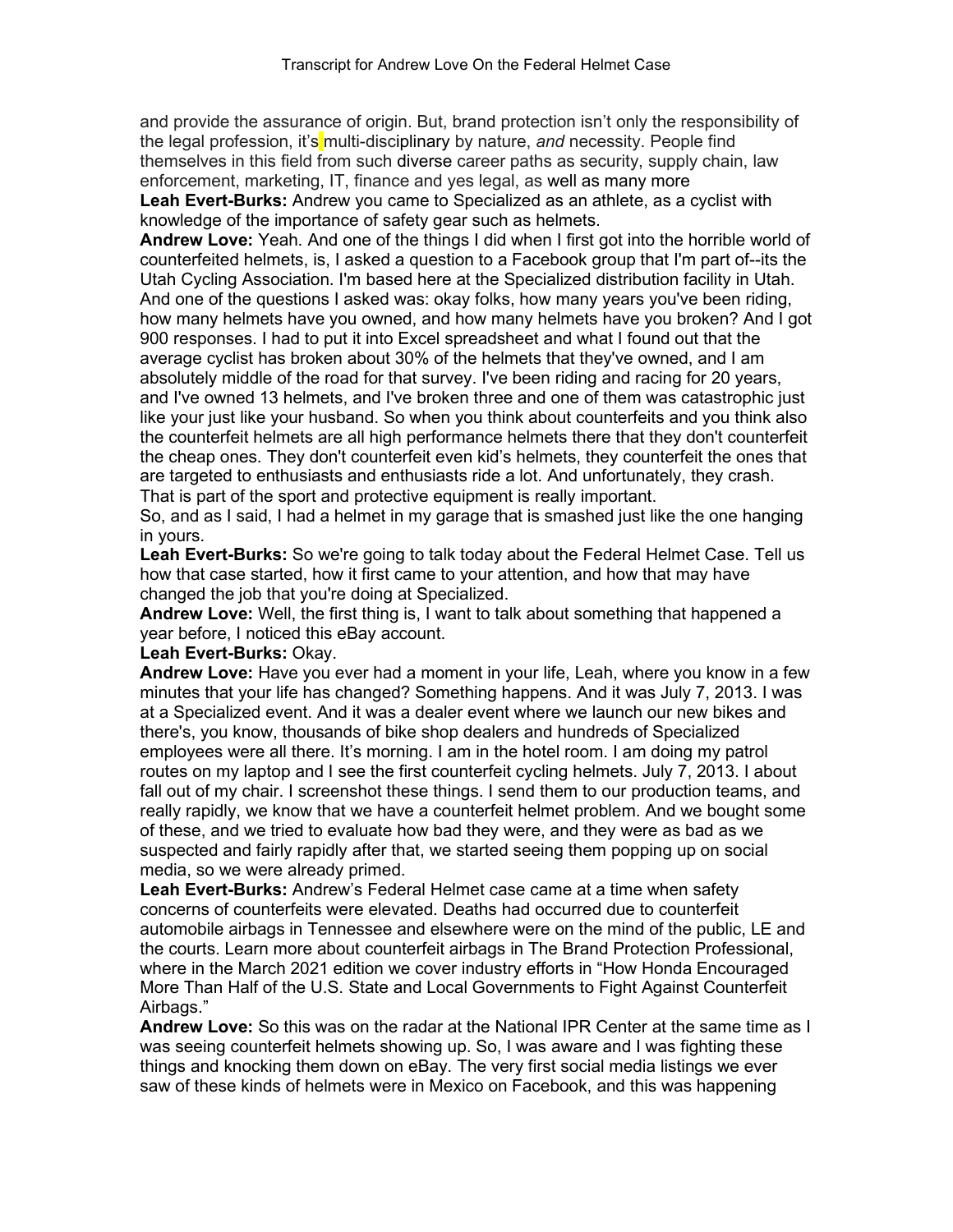right at this time, so I was just waiting for someone to show up in the US. And sure enough, someone did and I spotted them by October 14 of 2013.

**Leah Evert-Burks:** In your investigation into this U.S. seller took some interesting turns. How, how were you able to identify who this individual was and track him down? **Andrew Love**: Well, first thing I noticed when I saw him was that he'd been selling counterfeit helmets since May, but no Specialized. I spotted him the day he listed his first Specialized. He had sold hundreds and hundreds of fake a Giro and Catlike helmets. But it was pretty easy to figure out who he was. Not just because I have a decade worth of collaboration with eBay, and I worked with our investigators very closely. But when he posted his helmets, you could look in the pictures, and you could see on the mantelpiece behind it. You could see his family photos, and also in the feedback, they were people arguing with him saying, "These are fakes! What are you doing?" so it was pretty obvious he knew and pretty obvious he didn't care. And so that day, I emailed the National IPR Center, and I said "Hey look at this, this is bad news." And I filed my complaint immediately. And if you've ever worked with federal law enforcement, you know that they are like pieces of wonderful, but medieval siege equipment. It takes them a long time to put a case together. It takes them a long time to have stuff happen, but such was the public safety danger that the National IPR Center wasn't aware of. This hit the land speed record and within two weeks of my submission, there were federal agents on his doorstep, 20 of them in fact. And they had seized all his helmets, and in this time, his eBay account went down due to the complaints that many people sent about him selling fakes, and he just started another one. Popped it right back up, but it was, it was him, and I saw the second one pop up. Screenshotted. It was all the same. You could see again the mantle piece with all his photos, and at that same time, as I'm looking at this, I find his Facebook profile, his wife's Facebook profile and, you know, because it was pretty clear who he was. And so, I, my heart, I mean I'm a softy hardly, you know, I look at all this and I'm like, oh man, but he knows, and as as bad as I feel because I again when the federal agent showed up, I mean I know how it would've made me feel if you had 20 police officers show up at your doorstep. But he had sold hundreds and hundreds of fake helmets, hundreds of them. And I think of all the families that people could have been really seriously injured because if we're going to take my first thing I said that 30% of helmets get used in crashes. So, if he sold you know I don't remember off the top of my head like 240, you know, they counted so 60 people had crashes, with these things on, and they're awful, they just don't work. Our studies of the counterfeits, the CPSC test says that any helmet that in a test, the ritualized test shows a 200 pound guy from 6 feet in the air going on to his head right at the asphalt, and I'm 6 feet. I'm 200 pounds. I've done that. I've shattered helmets that way. Um, any helmet that hits over 300 G's in the test fails the test. Now why is 300 G's a line? Over 300 G's at impact force you start getting in the brain injury/death level. Real helmets keep you in the 100 G range. You're going to walk away with a headache. You might have a concussion but you're gonna live. Over 300 G's, and you really could die. The fakes register mid to high 900 G's, and our machines only go to mid to high 900. You're dead. You're dead so 60 people, likely statistically speaking have experienced that from this guy, so I felt bad, but at the same time...

### **Leah Evert-Burks:** Public safety.

### **Andrew Love:** Yes.

**Leah Evert-Burks:** Yeah. So, to step back for a minute, you just mentioned the testing requirements for safety for helmets. So the Consumer Product Safety Commission sets those standards based on health and safety of the writers, as you indicated. You also mentioned the National IPR Center, and I wanted to take a minute for listeners if you can explain what the IPR center is.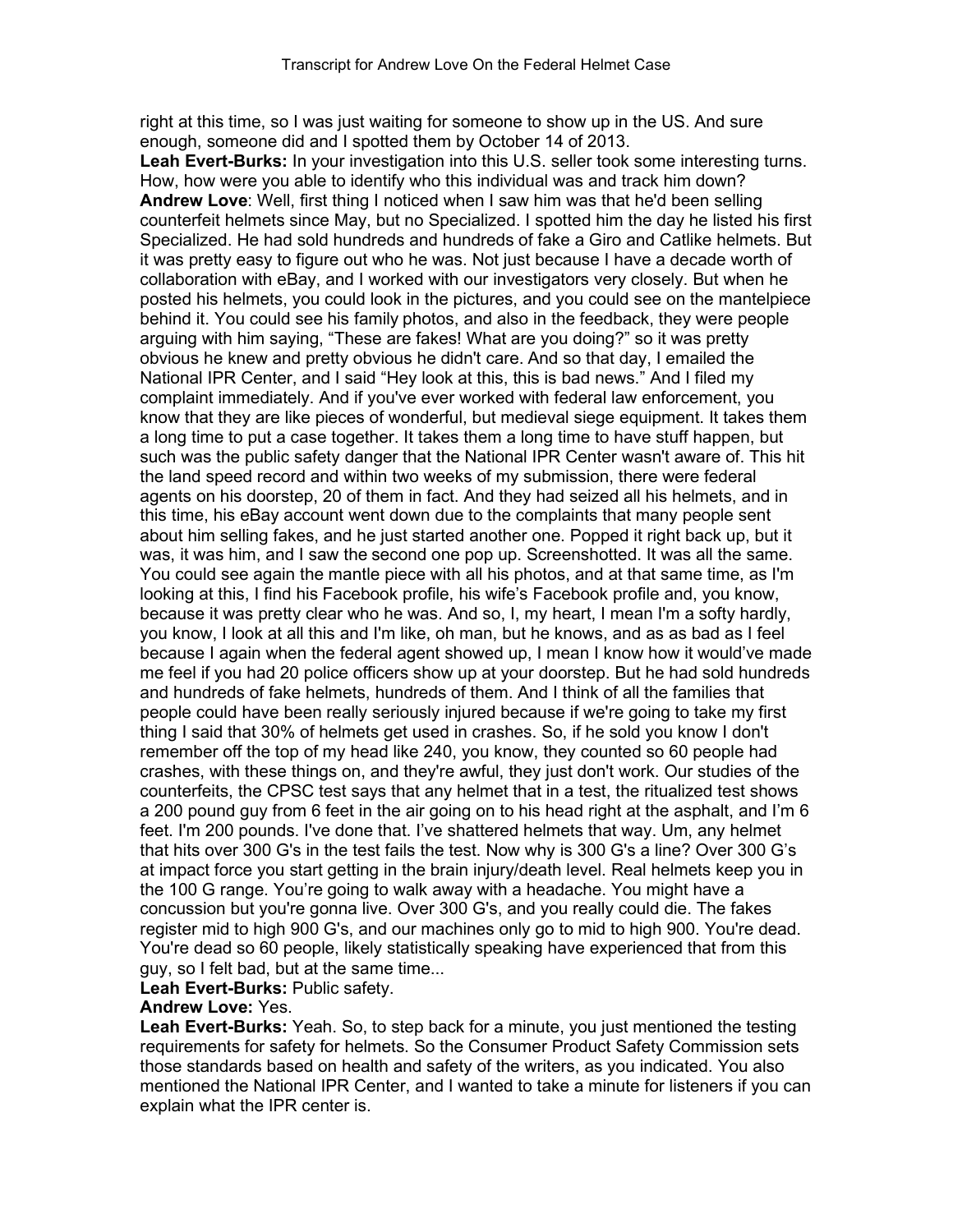**Andrew Love:** Sure. National IPR Center is a collection of federal law enforcement agencies whose primary goal is to deal with counterfeit and intellectual property rights, and they take this with several different missions. One is the obvious one that I'm talking about right here right now which is enforcement of IPR issues that show up and also they're specialists in this, so they really understand the cases and how to bring them the prosecution, because most local law enforcement agencies, I mean like this particular case we're talking about happened in Louisville, Kentucky, you know, they weren't IPR specialists, so they use the experience of the IPR center to build the case. The other thing the IPR Center does is education. And that's a crucial part of their mission, and in the cycling world, I'll tell you, between, you know, the early 2000s, you know, 2010 to 2015 to now the change in cyclists attitudes has been huge. And that's partially due to the education that we've done, but cases like this have come to light and cases all over the world of people getting injured and hurt and seizures happening. But that's part of the National IPR Centers mission. And I feel honored to be collaborating with many of their staff. I could start naming the good folks there, but it would take too long. They're really, it's made me, and I don't say this lightly, more patriotic to work with good government folks who just, this is their career. I've never worked in government, never been a police officer. But these good folks, I mean just hats off.

**Leah Evert-Burks:** In our previous episode of Brand Protection Stories, we talked to a Special Agent, Brad Greenberg and, and he did talk about the importance of private, public partnership And I think that's what you're talking to with the IPR center. It definitely is a partnership, to be able to infiltrate crimes and deal with the safety issues with counterfeit goods.

**Andrew Love:** Yeah, I like, I like to say that the only chance we have versus the counterfeiters is what I call a triangle. At one end of the triangle, you have to have the brands, the other end, you have to have government and the third you have to have the e-commerce platforms and the technology professionals. If all three parts of that triangle work, you have you have a chance, but if you're missing one of those three parts, you're screwed, unfortunately. And this case had all three. This case, we're talking about had Specialized, me, as the brand, had government as National IPR Center, and had eBay and eBay's departments dedicated to fighting anti-counterfeit stuff are great. I can't say enough. They've been partners for a long time.

**Leah Evert-Burks:** Counterfeiting can be lucrative but in many jurisdictions prosecution results only in low penalties, therefore it attracts a wide spectrum of criminals from outof-garage sellers to sophisticated networks funding terrorism. And what is counterfeited? Just about everything.

**Leah Evert-Burks:** So in talking about the arrest and the prosecution of this individual selling counterfeit helmets in Kentucky, obviously he was brought up on charges for counterfeiting, but there were also some unique counts, such as mail fraud, which dealt with his selling counterfeits over the internet. I also think that the timing of his trial really encouraged the court to consider counterfeiting, the dangers of counterfeiting, more seriously.

# **Andrew Love:** Absolutely.

**Leah Evert Burks:** Can you talk to that?

**Andrew Love:** Yeah, I'm, I mean, again, things don't happen in a vacuum. And at that point in time again, they're all of these public safety issues. And one of the things that the court has to consider is awareness of the public, and you bring cases like this, I mean, yes it's violations of the law, but also because messages need to be sent. And I know the good folks in the Louisville, Kentucky's D.A. office were very aware of that, that, you know, you have to have to bring to light, these very severe public dangers when they happen. And so that's one of the reasons why they devoted the energy and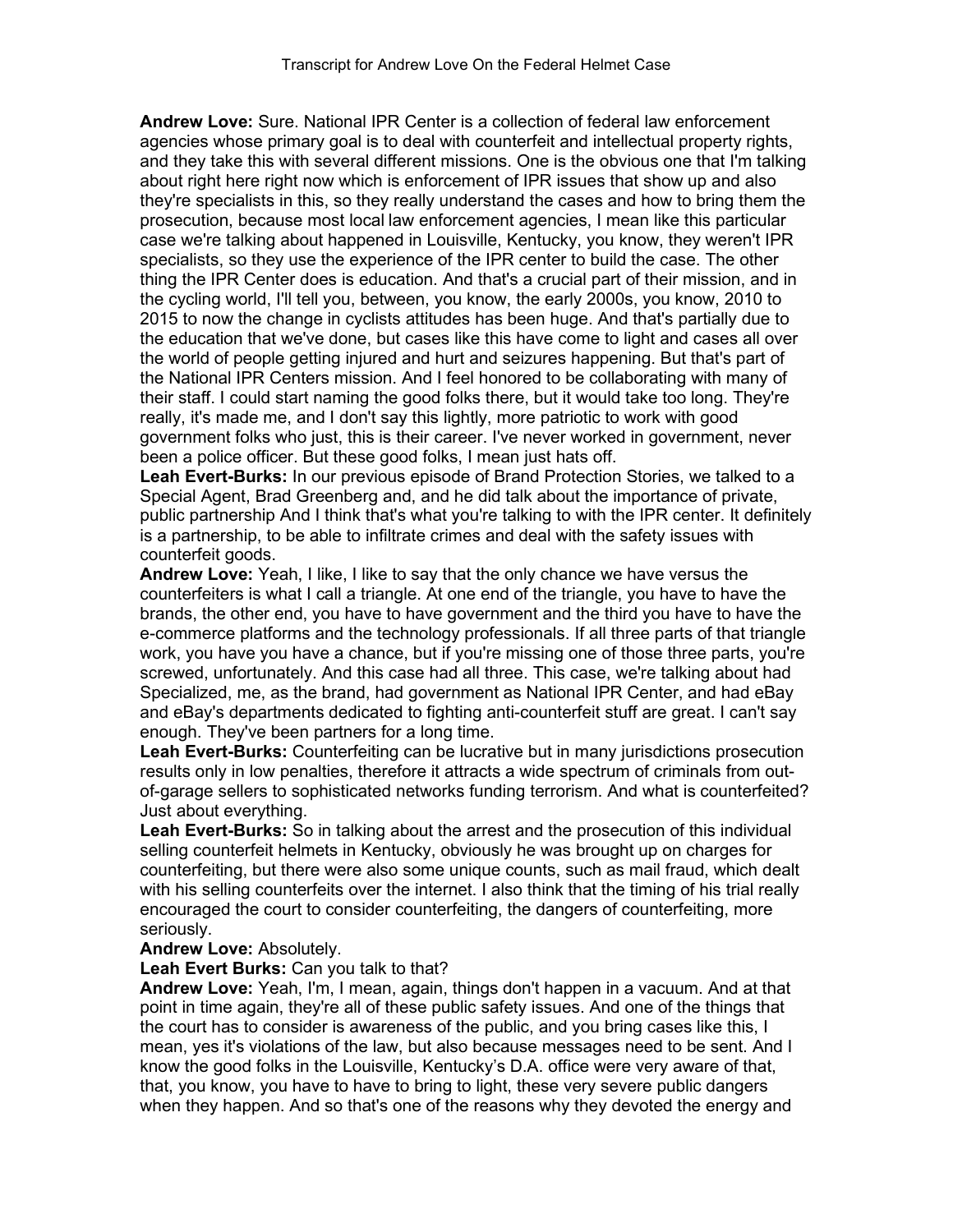time and resources and people-time, I mean there's an enormous amount of energy from the staff that was put in there, because of the seriousness of this.

**Leah Evert-Burks:** Right. And it was actually a four day trial and you participated in testifying.

**Andrew Love:** Yes, and being cross examined by lawyers who are very good at their job was absolutely no fun, but I was prepared very well. And I have a moment I have to share. So I got asked, you know, very very genteel, you know, defense lawyer, and he was very very nice and he had me in the stand for a while and, you know, very very pleasant, but he had a, he had a knife he was going to stick into me and try to twist right at the end. And at the very end of all this, he wanted me to read out loud part of the eBay letter that they sent to people who haven't had a counterfeit, a counterfeit claim against him, so he had me read, he said, you know, "Sir, can you read exhibit dot, dot, dot and this paragraph?" And so, I had it in front of me, and I started reading it, which basically it was kind of an eBay, CYA disclaimer. And then he had me read those two sentences, and then he tried then to stop and close his thing. And I said, "Sir, you're not, can I read the rest of it because you're trying to have me say something inaccurate if you tried to stop me right there." And I had been really prepped really really well by the DA, and the folks that I was working with, so I knew what the next sentences after that said, so the judge said, "yes, sir. Please read that next sentence." So which I did which was then the actual teeth in eBay's policy. But again, it was just a fascinating experience and not one I'm eager to repeat, although I am very passionate about what I do, and trying to stop these fakes, and I mean like before this call, I'm you know, I'm on eBay this morning and I see, I see more of these fake helmets in the US. It's just the ongoing fight. **Leah Evert-Burks:** So, the individual was prosecuted, but Andrew you didn't stop with that. You contacted eBay, thinking about the other purchasers that had purchased off of this eBay seller that had counterfeit helmets in their possession. What did you do with eBay, that's really a unique situation for a brand owner. What steps did you take? **Andrew Love:** So you could frame this in a moral way, you know, if you see someone

who's about to fall off a ladder, and you catch them. Yes, you do everything you can to catch them and I knew these hundreds of helmets were in the marketplace. So I begged eBay. Let me contact the buyers. And they said, "meh, meh, meh, okay." They were really worried about liability, and I don't blame them. You know we live in a litigious society. So, I contacted hundreds of people, and it was really interesting the responses. Like, 80% of them, or 70% of them were like, "oh thank you, thank you, thank you." 25% of them never responded, but the last 5% were like, "how dare you contact me? How did you get my information?" So, it was really interesting. It was really interesting.

**Leah Evert-Burks:** Your concern, obviously, was for the safety of consumers and of the bicyclist.

**Andrew Love:** And what was really interesting was we had--even though the templates had only been around for a few months--we had some injuries, we had concussions, we had people who were hurt. And you know, this was one guy who in a few months sold hundreds, and we had verified injuries. I mean, and one of the media things I've done on Good Morning America was one of those people, and he talked about his experience- sobering.

# **Leah Evert-Burks:** Yes, sobering and, and I'm sure appreciated by the bicyclists out there.

# **Andrew Love:** Yes.

**Leah Evert-Burks:** So one last question for you, Andrew, If one word could describe the case you discussed today, what would it be?

**Andrew Love:** I'm glad you gave me a heads up on that question because I thought about this a lot last night, and the one word I would use is Tolkien-esque and for any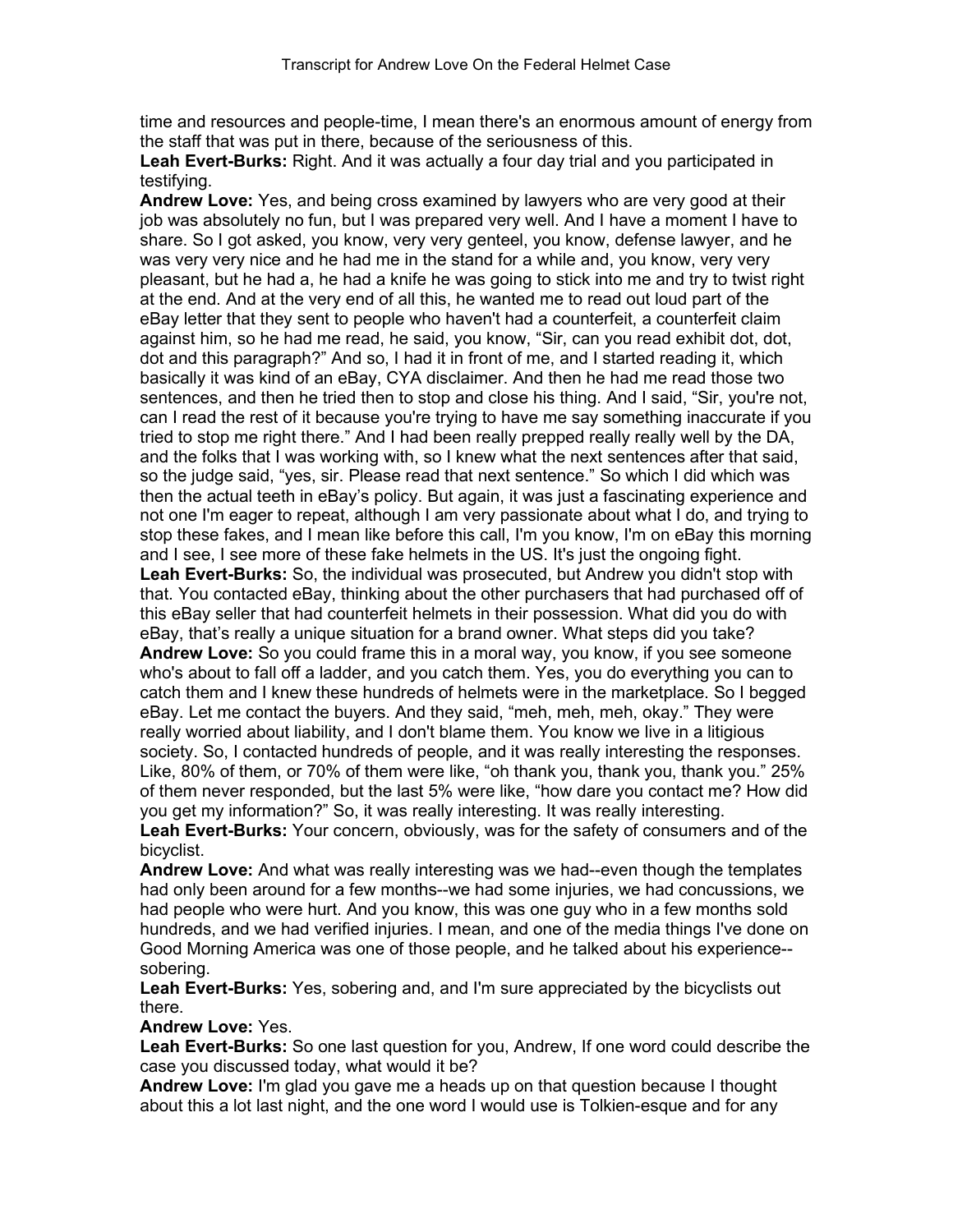fans of J.R. R Tolkien. Because when Frodo is handed, when Gandalf tells Frodo what he has, I mean, "Hey, dude. You have the One Ring. This is really bad. Frodo knows at that moment that his life has changed. He doesn't, of course, realize what's going to happen to him over the next couple of years. So my life absolutely changed in that moment in Colorado when I spotted the first fakes, and it changed again when the seller showed up in the United States, and we had this just work-speed case with the feds, and then has continued to change ever since. And I've been all over the world to China, Latin America, Canada, just all over the world because of this case and testified in front of Congress, twice--all things which if you told me that in, you know, 2013 when I went down this road, I would have not believed you. So Tolkien-esque of just, you know, here's this thing, you know, everything is going to change now, and even though I was consciously aware that moment over my breakfast, that everything was suddenly really different, because I had an inkling then. This suddenly brought counterfeits from the bad economic issue to the deadly issue. And I will say one of the, I won't say one of the problems with counterfeit cycling helmets, but if someone dies in a bike crash, the last thing anyone's going to ask is "oh my gosh, maybe they were in a counterfeit helmet. Maybe it's somehow their fault." Everyone's in deep mourning and shock. So, you know, we have a lot of injuries that we've heard of and talked to riders but people who survived, right, but we don't hear the ones who died because that's not the question. That's not the appropriate question. Pharma has the same problem, by the way, I've talked to those folks. It's really awful. So Tolkien-esque of that there was a moment, "Hey, you got the One Ring. What are you going to do?" but then everything just cascades, and it's been a wild ride and continues to be one.

**Leah Evert-Burks:** Well thank you today Andrew for joining us for Brand Protection Stories, and really for doing the hard work and protecting the consumers and the cycling community.

**Andrew Love:** Well, thanks Leah. Thanks for all you do with the Brand Protection Professional and coordinating, and as you and I have jokingly talked about, herding the cats of this amazing industry, because the people who do brand protection, are a fascinating bunch. And thanks, thanks for all you do.

**Leah Evert-Burks:** A passionate advocate, I'm not surprised that Andrew chose a literary reference for his "one" word to describe this case. Andrew Love is a columnist for A-CAPP's Brand Protection Professional industry journal, leading conversations in "A View from the Field", which always packs creative observations. He also holds a Masters of Fine Arts in English.

**Leah Evert-Burks:** In our next episode, listen to auto executive Rod Kinghorn talk about Operation Partsman - the largest non-drug seizure in FBI history, responsible for taking tens of thousands of dangerous counterfeit auto parts off the market.

**Leah Evert-Burks:** Thanks for joining us today for this edition of *Brand Protection Stories*, produced by the Center for Anti-Counterfeiting and Product Protection (or A-CAPP) @ Michigan State University in East Lansing, MI. Please visit us @ acapp.msu.edu. A-CAPP is a non-profit organization founded in 2009. It is the first and only academic body focusing upon the complex global issues of anti-counterfeiting and product protection of all products, across all industries, in all markets. In addition to this series, we offer certificate courses in brand protection, applied education and academic courses, executive education, student internships, live summits and virtual events, ground-breaking research, and publish the quarterly digital industry journal, *The Brand Protection Professional*.

**Leah Evert-Burks:** If you're interested in sponsoring episodes of Brand Protection Stories please contact A-CAPP Assistant Director Kari Kammel at kkammel@msu.edu.